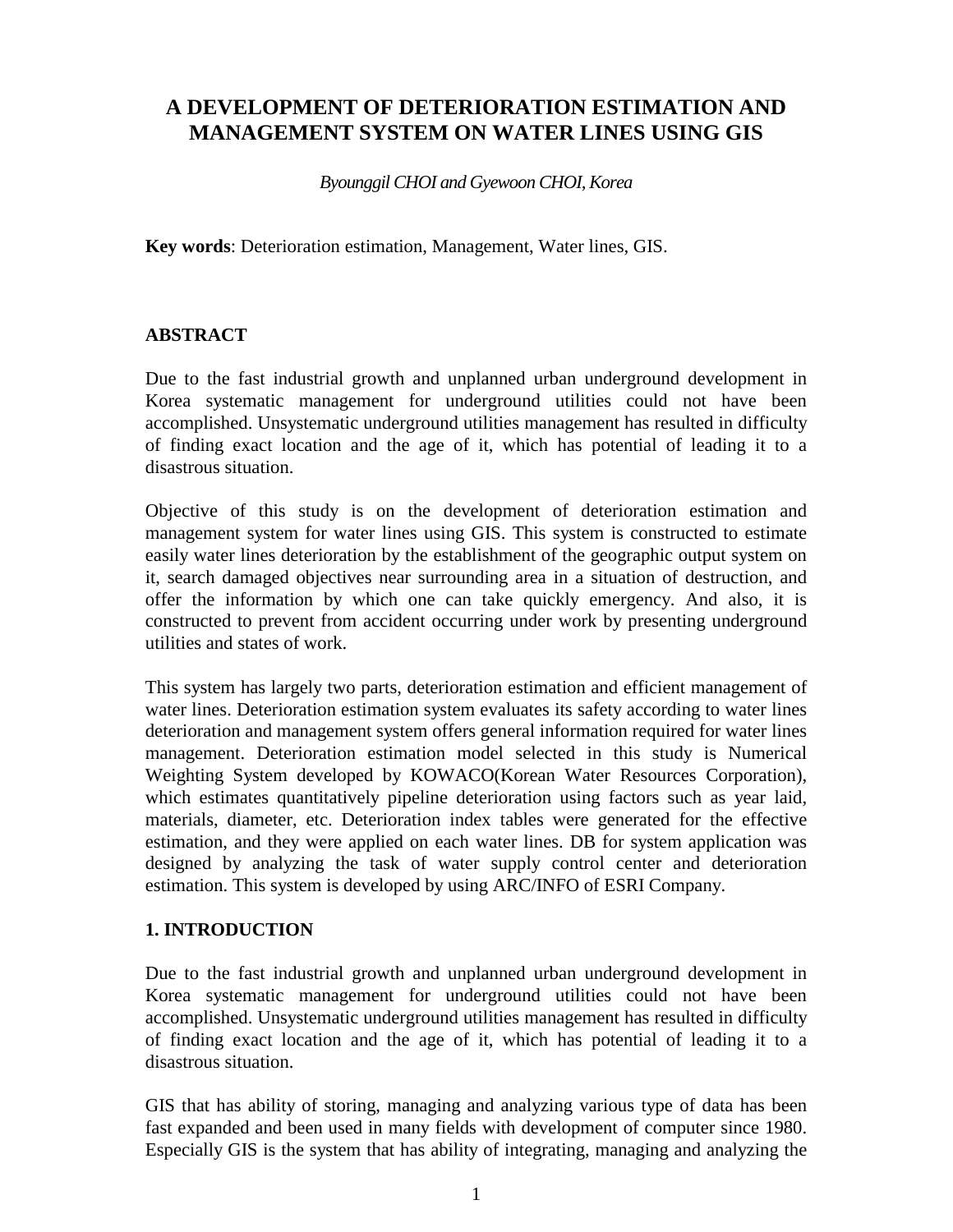voluminous graphic and text data, which is adequate system to manage complex network of the underground utilities of urban area<sup>2) 4) 7</sup>.

The purpose of this study is focused on the development of deterioration evaluation and management system on water lines using GIS. This system has largely two parts, deterioration estimation and efficient management of water lines. Deterioration estimation system evaluates its safety according to water lines deterioration and management system offers general information required for water lines management. Deterioration estimation model selected in this study is Numerical Weighting System developed by KOWACO(Korean Water Resources Corporation), which estimates quantitatively pipeline deterioration using factors such as year laid, materials, diameter, etc. Deterioration index tables were generated for the effective estimation, and they were applied on each water lines. DB for system application was designed by analyzing the task of water supply control center and deterioration estimation model. And then prototype deterioration estimation and management system are developed on the basis of studied model and designed database. Deterioration estimation system, characteristic output system, tracing system of damaged facilities, emergency information output system, and construction management system is constructed by using modules for efficient water line management. This system is developed by using ARC/INFO of ESRI Company.<sup>1)</sup> as main tool, and the basic date sets are owned by City of ChangWon.

#### **2. DETERIORATION ESTIMATION MODEL FOR WATER LINES**

Generally destruction of water lines is occurred on account of complex causes. In case of Japan, it is said that causes of water line destruction are largely pipeline deterioration and traffic load increase. In U.S. and Europe is emphasized soil movement as a reason. In this study, Numerical Weighting System developed by KOWACO(Korean Water Resources Corporation) to adjust to Korean environment has been used as pipe line deterioration estimation model. In this method, pipes were divided into 8 types according to diameter and materials<sup>6)</sup>.

(1) diameter 700mm and over (steel pipe), (2) diameter 700mm and over (cast iron pipe, ductile cast iron pipe), (3) diameter 700mm and over (concrete pipe), (4) diameter from 150 to 600mm (steel pipe) (5) diameter from 150 to 600mm (cast iron pipe, ductile cast iron pipe) (6) diameter from 150 to 600mm (PVC, PE, concrete pipe) (7) diameter 150mm and below (copper pipe, Stainless Steel pipe) (8) diameter 150mm and below (PVC, PE pipe)

Also, estimation factor is classified into 19 types such as maximum water pressure (kg/cm2, on-the-spot survey), area of underground utilities(on-the-spot survey), road(onthe-spot survey), pipe type(on-the-spot survey), year laid(data analysis), a water leakage and accidental frequency(on-the-spot survey), anhydride rate(%, data analysis), soil resistance rate( $\Omega$ ,cm, laboratory analysis), pH(laboratory analysis), redox potential(mV, laboratory analysis), sulphuric acid ion or chlorine ion(mg/kg, laboratory analysis), C value(on-the-spot survey), basement(on-the-spot survey), fulfillment(soil type, laboratory analysis), diameter (mm, on-the-spot survey), cathodic protection(on-the-spot survey), joint(joint method, on-the-spot survey), divergency(on-the-spot survey), junction(on-the-spot survey).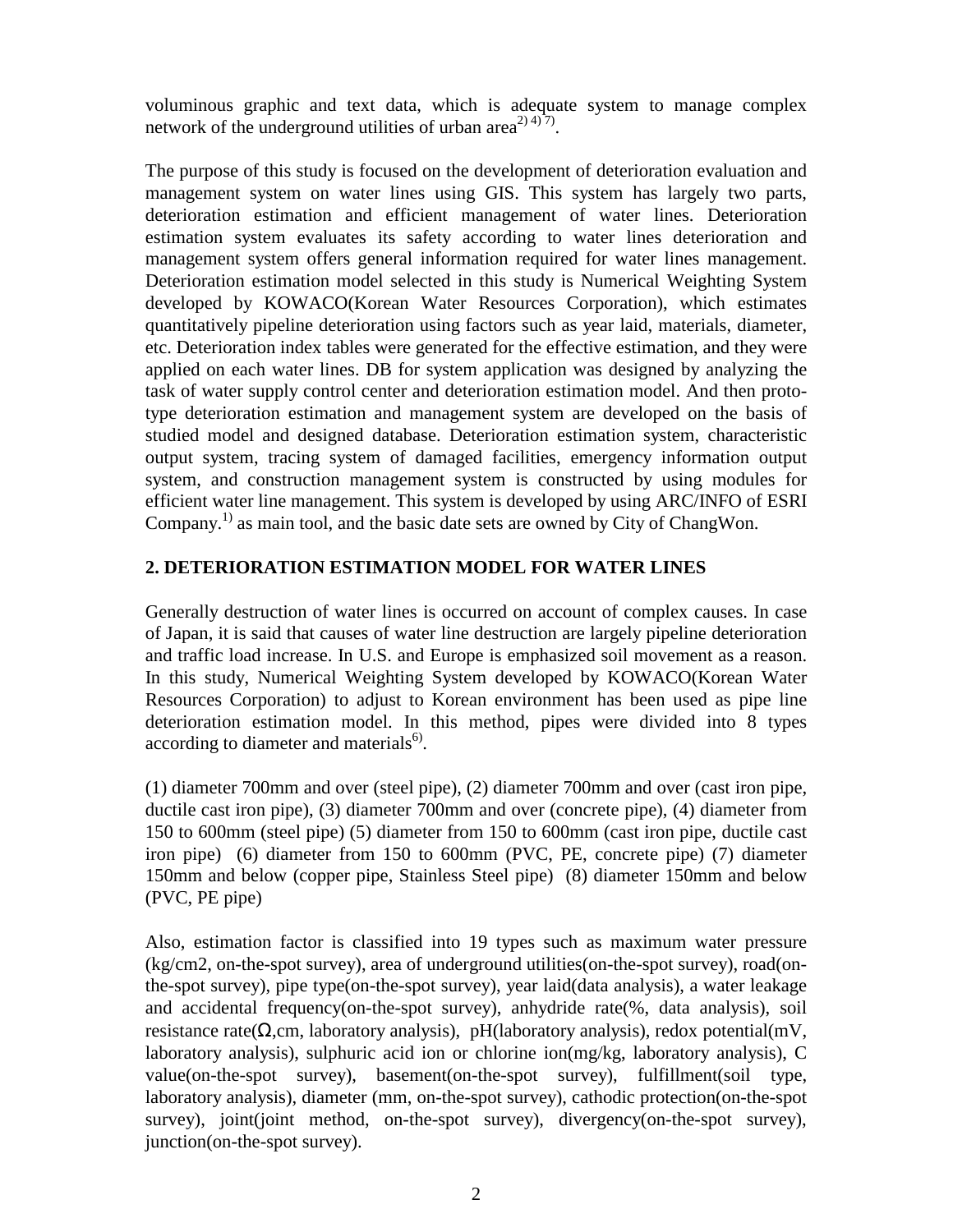In this method, the total score of deterioration by each estimation factors is score of 100 in maximum, the best condition of pipe and is score of 12-23 in minimum, the worst condition. A pipe under score of 60 has become antiquated considerably and should change, 60 and over to under 70 is also antiquated but it needs to watch with attention rather than immediate repair, 70 and over to under 80 is comparatively good state, and 80 and over very excellent. This method simply quantified water line deterioration and it makes easy to design and construct pipe line repair reasonably and economically, as estimating deterioration by various factors. However, data survey of various estimation factors should precede for real application.

## **3. DATABASE DESIGN**

Most database used in this system is owned by City of ChangWon and when necessary, we directly inputted and produced it. And database is designed to run each function effectively and it indexes to make the best use of GIS. It is important to study database format of GIS tool for database design because it is different according to the kind of GIS tool. For this study, ARC/INFO was selected and all DB sets were designed according to ARC/INFO specifications. Figure 1 is a process of deterioration estimation and database design follows these processes.



Figure 1. Flow chart of deterioration estimation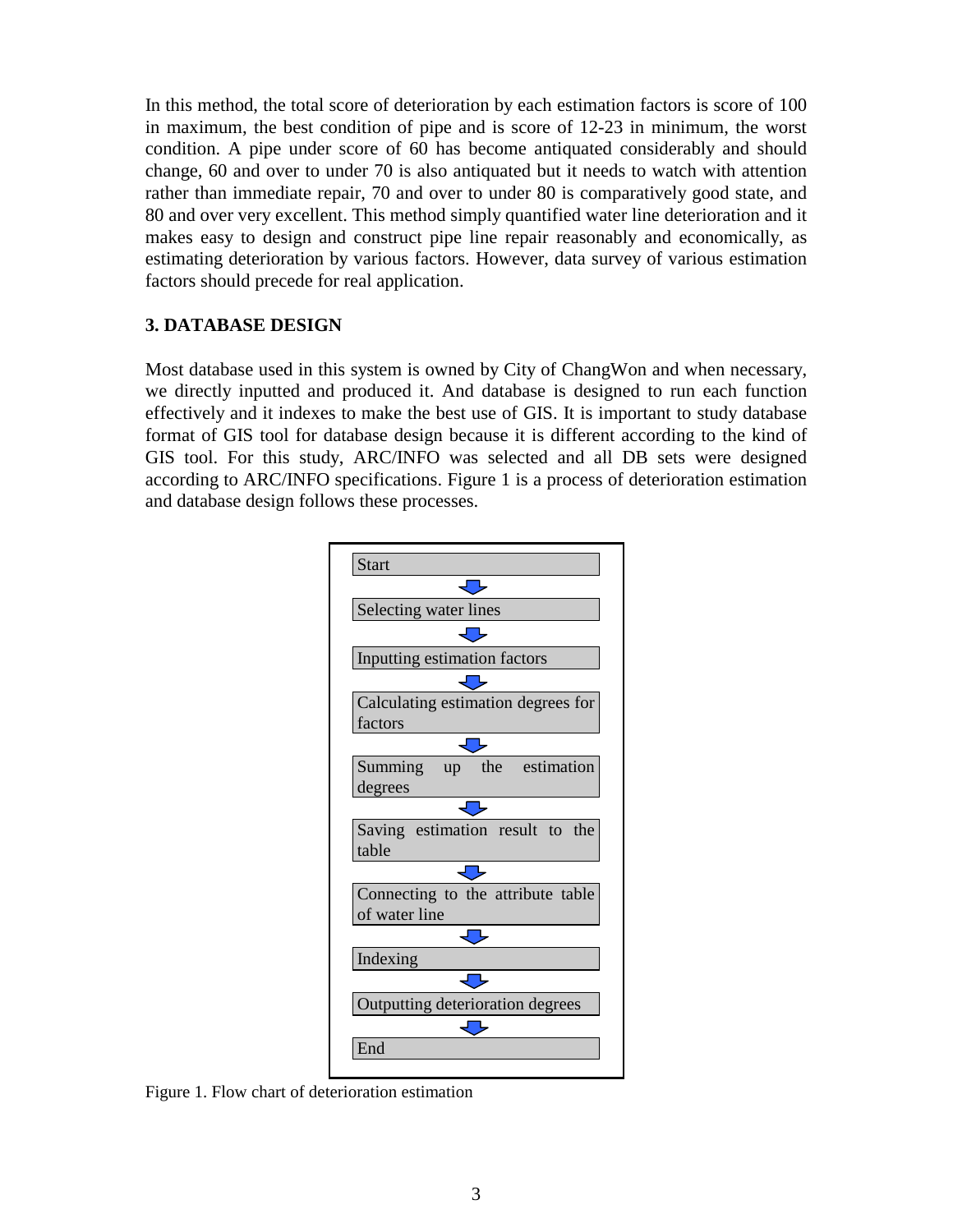Various data sets, owned by City of ChangWon, such as topographic (building, road, road facility), road network (street center line, intersection), land use, water line, and gas line maps were used in reference to the DB design, In addition, relational tables and reference tables were also designed.

Relational table is drawn up using INFO Module of ARC/INFO to preserve continuously result data from estimating pipeline deterioration. Table 1 is estimation factor code table for deterioration estimation.

| No. | Item name   | Item                                                 | $Type (Width)$ Key | Null | Note |
|-----|-------------|------------------------------------------------------|--------------------|------|------|
|     | Dia-Metr    | Pipe diameter and pipe type $B(4)$<br>classification |                    |      |      |
|     | Factor      | Estimation factor classification $ C(4) $<br>code    |                    |      |      |
|     | Level-No    | Factor range number                                  | N(2)               |      |      |
|     | Level-Name  | Factor range                                         | N(2)               |      |      |
|     | Level-Point | Factor numerical weight                              | N(2)               |      |      |

Table 1. Estimation factor code table

Lookup table can represent color or symbol of graphic output effectively<sup>3</sup>. Lookup table designed for this study are such as classification tables of pipe type, pipe diameter, year laid, accidental frequency, etc of underground utilities. Table 2 shows classification table of pipe diameter and underground utility.

| . Classification table of pipe diameter       |               |                                               |             |     |      |             |
|-----------------------------------------------|---------------|-----------------------------------------------|-------------|-----|------|-------------|
| No.                                           | Item name     | Item                                          | Type(Width) | Key | Null | <b>Note</b> |
| $\mathbf{1}$                                  | <b>KNKYNG</b> | Pipe diameter classification<br>code          | C(8)        | P   | N    |             |
| $\overline{2}$                                | <b>SYMBOL</b> | Symbol type                                   | I(3)        |     | N    |             |
| . Classification table of underground utility |               |                                               |             |     |      |             |
| No.                                           | Item name     | Item                                          | Type(Width) | Key | Null | <b>Note</b> |
| $\mathbf{1}$                                  | <b>ALL</b>    | Underground<br>utility<br>classification code | C(40)       | P   | N    |             |
| $\overline{2}$                                | <b>SYMBOL</b> | Symbol type                                   | I(3)        |     | N    |             |

Table 2. Lookup table design

#### **4. SAFETY EVALUATION AND MANAGEMENT SYSTEM**

This system divides into largely 6 sub-systems and each sub-systems consists of  $2\neg$ 7 modules. Each modules are formed with items which should be applied to works directly by water line manager in a field. The structure of this system is equal to this.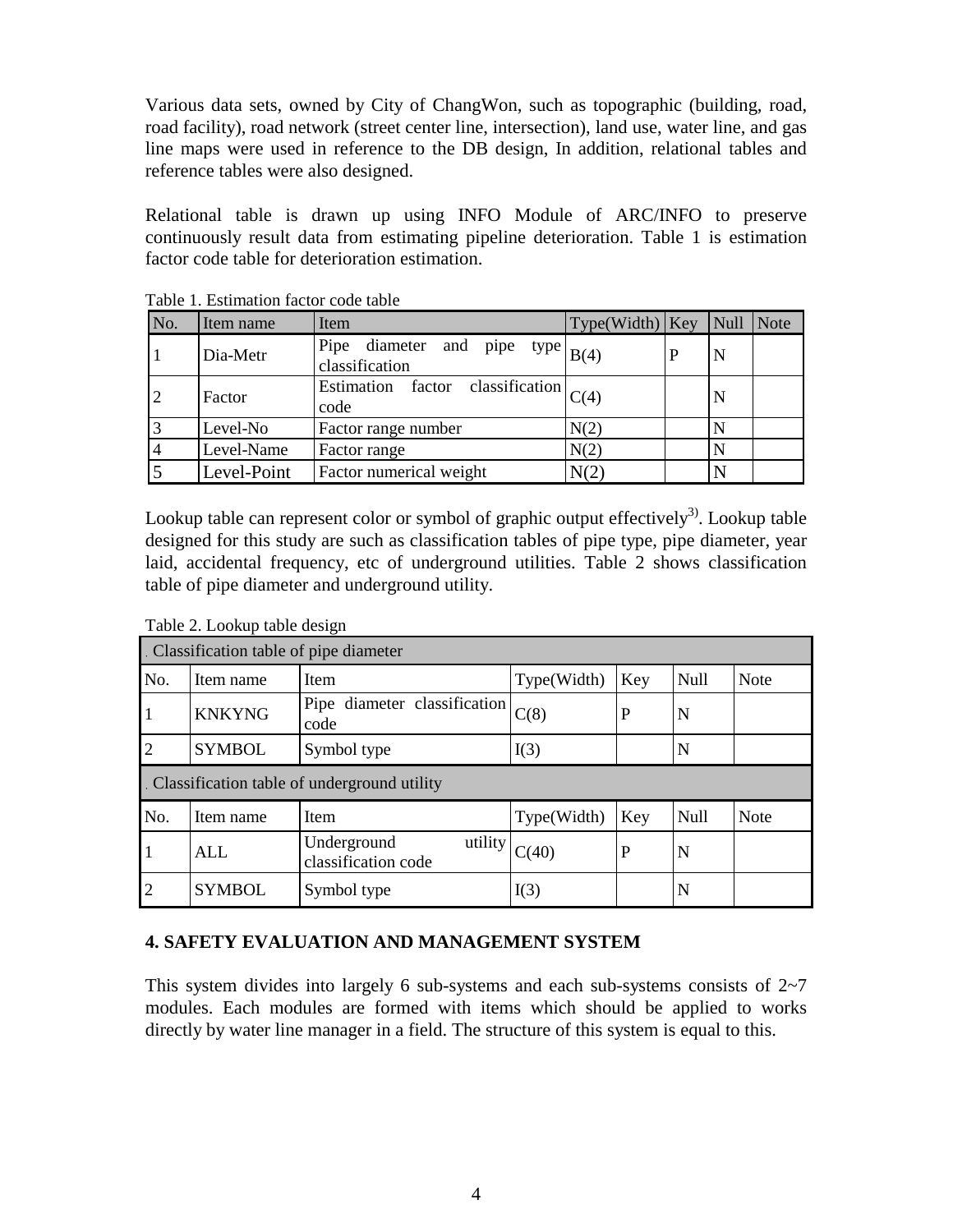

Figure 2. Safety evaluation and management system on water lines

| <b>Item</b>                        | $1 \text{ and } 3$ . I different of $\text{supp}$ $\mathbf{v}$ ratuation and management $\text{supp}$<br><b>Function</b> | <b>Note</b> |
|------------------------------------|--------------------------------------------------------------------------------------------------------------------------|-------------|
| <b>Deterioration</b>               |                                                                                                                          |             |
|                                    | Output of water line deterioration degree by deterioration model-                                                        |             |
| <b>Estimation</b>                  | Numerical Weight System                                                                                                  |             |
| -Numerical weight input            | Data input function for deterioration estimation                                                                         |             |
| -Deterioration output              | Deterioration output function with index                                                                                 |             |
| -Accidental<br>frequency           | Accidental frequency output function with index                                                                          |             |
| output                             |                                                                                                                          |             |
| <b>Characteristics Output</b>      | Classification and output by characteristics of pipe                                                                     |             |
| -Pipe diameter                     | Pipe diameter output function with index                                                                                 |             |
| -Pipe type                         | Pipe type output function with index                                                                                     |             |
| -Year laid                         | Output function of year-laid with index                                                                                  |             |
| <b>Searching</b><br><b>Damaged</b> | Output of facilities which has possibility of damage when water line                                                     |             |
| <b>Facilities</b>                  | is broken                                                                                                                |             |
| - Valve which should be            | Tracing function of valve which should be closed when water line is                                                      |             |
| closed                             | broken                                                                                                                   |             |
| - Building which<br>has            | Tracing function of building which has possibility of suspension of                                                      |             |
| possibility of suspension          | water supply when water line is broken                                                                                   |             |
| of water supply                    |                                                                                                                          |             |
| - Valve which should be            | Tracing function of valve which should be closed and tracing                                                             |             |
| closed and building which          | function of building which has possibility of suspension of water                                                        |             |
| possibility<br>of<br>has           | supply when water line is broken                                                                                         |             |
| suspension<br>of<br>water          |                                                                                                                          |             |
| supply                             |                                                                                                                          |             |

Table 3. Function of safety evaluation and management system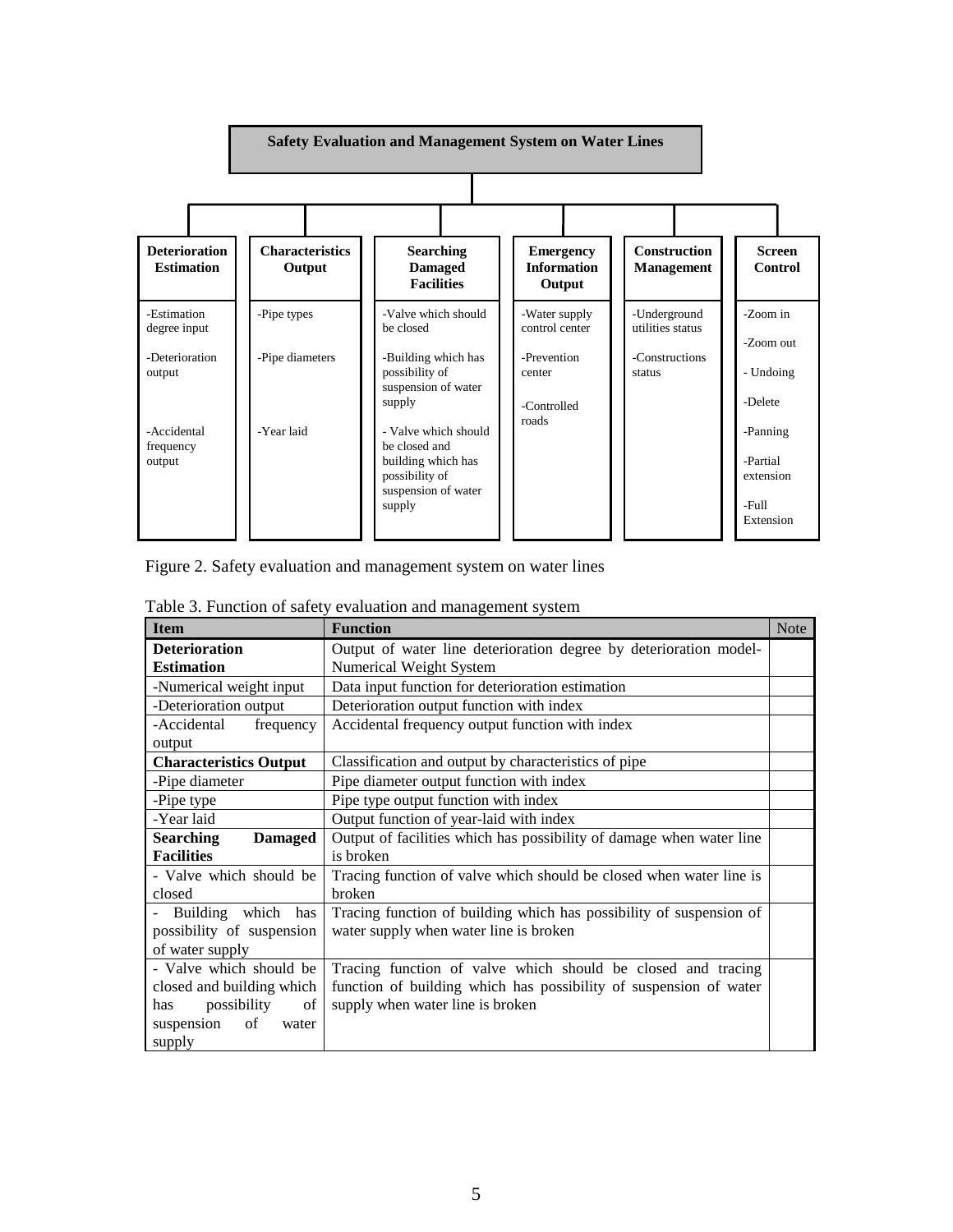| <b>Emergency Information</b> | Output of information for trouble shooting when water line is broken |  |
|------------------------------|----------------------------------------------------------------------|--|
| Output                       |                                                                      |  |
| -Water<br>control<br>supply  | Information output function of water supply control center which     |  |
| center                       | should be called when water line is broken                           |  |
| -Prevention Center           | Information output function of administrative organizations such as  |  |
|                              | city hall, district office, police department, etc. which should be  |  |
|                              | called when water line is broken                                     |  |
| - Controlled road            | Information output function of roads which should be controlled      |  |
|                              | when water line is broken                                            |  |
| <b>Construction</b>          | Management of construction which has an effect on underground        |  |
| <b>Management</b>            | utilities                                                            |  |
| -Underground<br>utilities    | Prevention function of underground facilities from damage due to     |  |
| status                       | ground excavation                                                    |  |
| -Construction status         | Output function of construction which being progressed status        |  |
| <b>Screen control</b>        | Control of graphic screen                                            |  |
| -Zoom in                     | Zoom in selected zone                                                |  |
| -Zoom out                    | Zoom out selected zone                                               |  |
| - Undo                       | Undoing screen                                                       |  |
| -Erase                       | Erasing screen                                                       |  |
| -Pan                         | Panning to selected zone                                             |  |
| -Partial extension           | Extension of selected site by box                                    |  |
| -Full extension              | Loading whole area                                                   |  |
| <b>Others</b>                | Running command except menu by expert user's typing                  |  |
| Quit                         | Quit system                                                          |  |

#### **1) Deterioration estimation system**

Deterioration estimation system which is for evaluating water line deterioration consists of numerical weight input system, deterioration output system, and accidental frequency output system. Numerical weight input system can input estimation scores of various estimation factors about specific pipes. It is designed every kind of input screen differently each other, because there are numerical differences of estimation factors from 1 to 4 according to pipe type and pipe diameter described in chapter 2. Estimation factor code table and estimation factor classification table is drawn up in order to be appeared input screen automatically corresponding to that pipe, when user clicks specific pipe on screen. These two tables are linked with attributes table of water line coverage, therefore each pipes of them come to be linked with input screen according to 8 types divided in deterioration estimation model.

Deterioration output system is constructed to link each pipelines with estimation result storage table and to know deterioration at a glance through index. If values of each factors were inputted into each pipe lines, deterioration degrees would output in different colors corresponding to each estimated values.

Accidental frequency output system has ability to output accidental frequency in these five years. And accidental frequency is updated by input values of estimation degree input system on real-time. It is planned and drawn up relational table to connect with water lines coverage for indexing. Figure 3 is output screen of accidental frequency.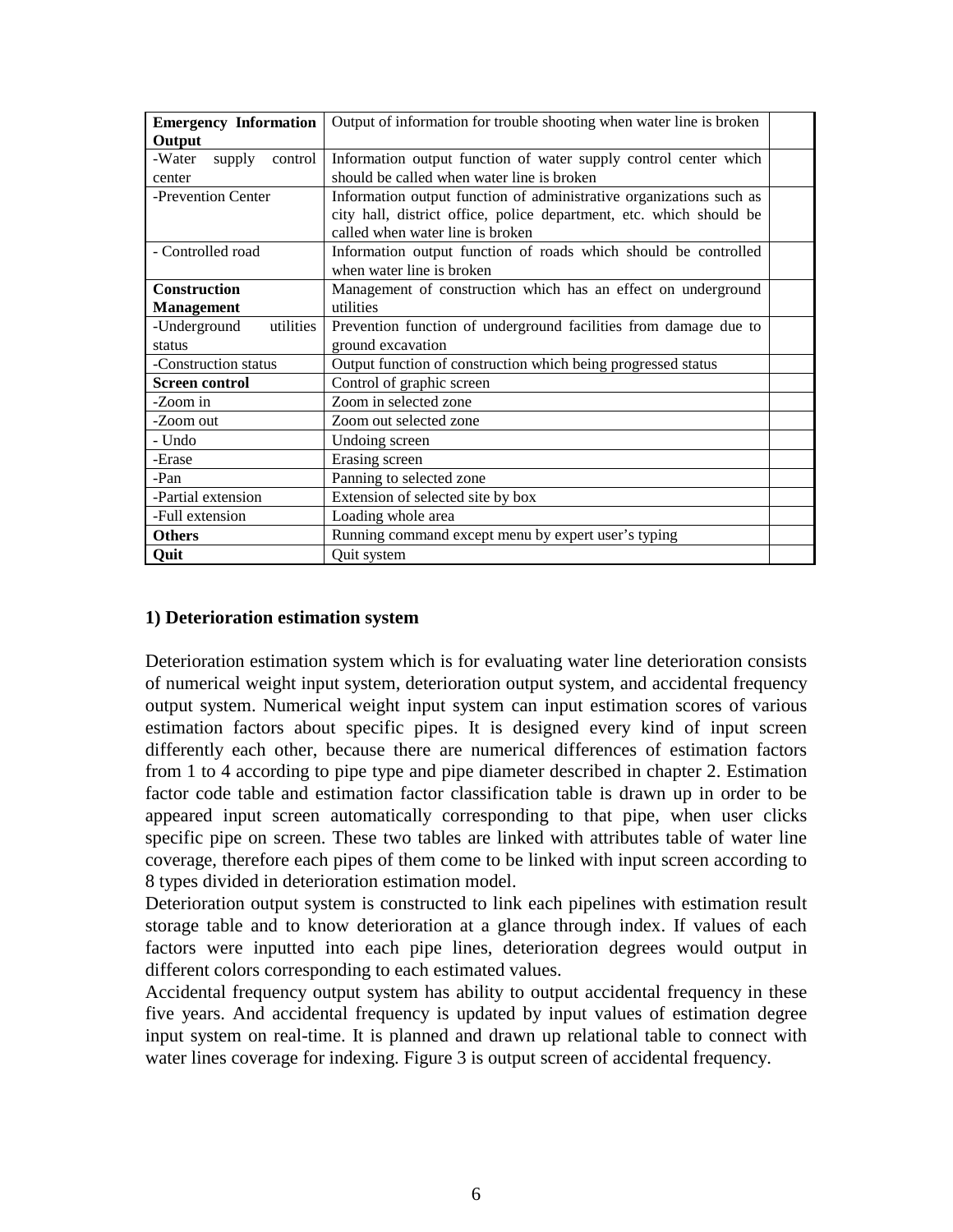

Figure 3. Output of water line accidental frequency

#### **2) Output system of characteristics**

Output system of characteristics has functions to output pipes according to the types, diameters, years laid, etc. Output system of water line types has ability of outputting index for each water line types and showing the all water lines attributes. This system can output with their own number for each water lines, and connect the number with its corresponding water line attributes. Relational table is planned and written out to connect with water line coverage<sup>5)</sup>. Output system of pipe diameters and years laid is able to classify and output pipes according to diameters and years laid. The lookup table of these systems are designed and drawn up. The lookup table is linked with water line coverage. Figure 4 is output of water line diameters.



Figure 4. Output of water line diameters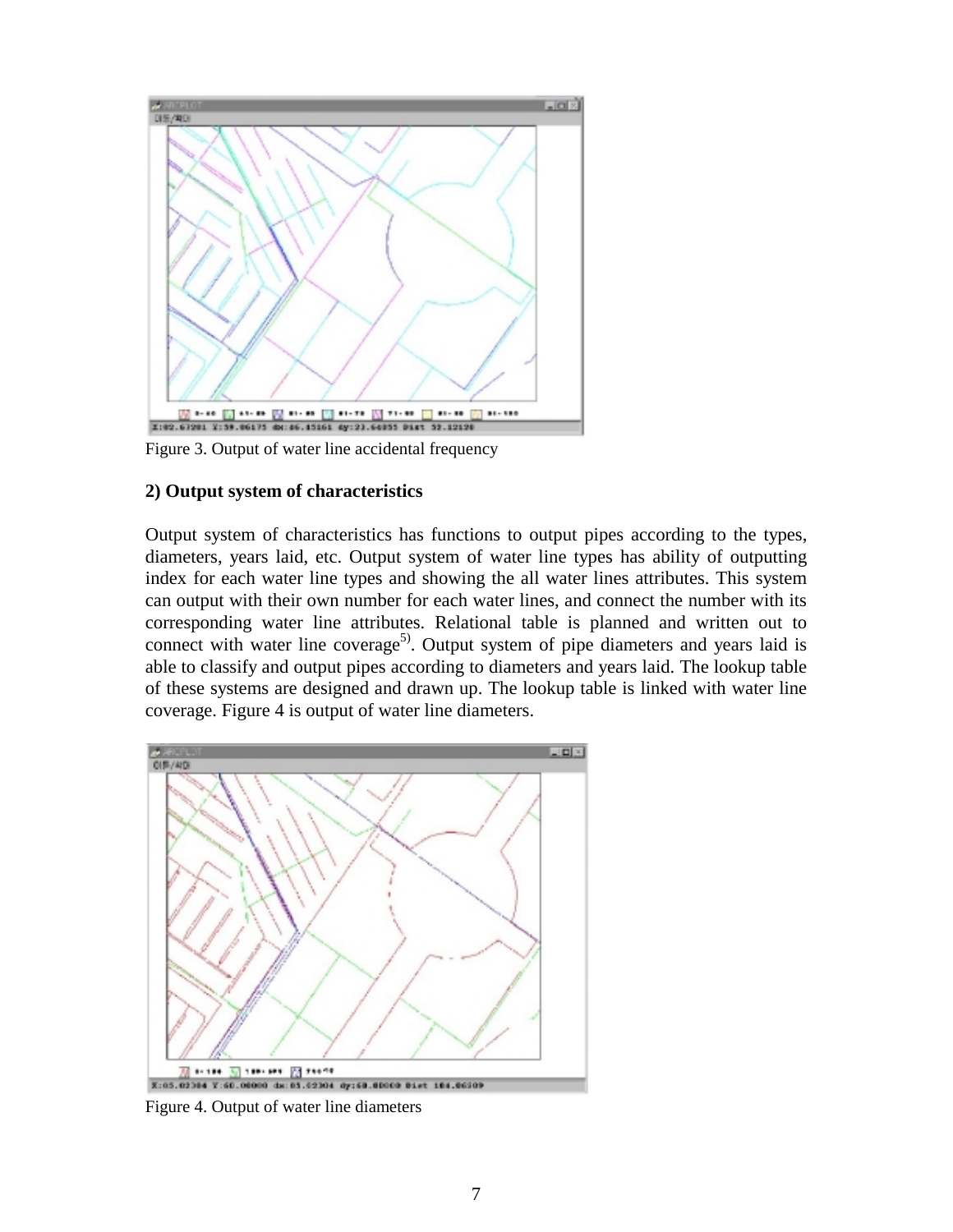#### **3) Damaged facilities trace system**

Searching system of the damaged building traces a location where to lock a valve if water lines of a certain area were destroyed. And in case that a valve is locked, it presents blocked water line sections, damaged buildings, etc and shows attributes of damaged elements.

Output system of valves which should be closed has a function of searching water line valves which should be closed, so that it outputs names surrounding buildings at the same time to represent locations of valves well. For this system, after valve branches are cut within a certain radius it uses network function of ARC/INFO.

Output system of buildings which have possibility of suspension of water supply has ability of outputting buildings which have possibility of suspension of water supply with its attributes in a water line accident. It can output their own number of each buildings. And it considers that it is possible to make it contact with each buildings easily by outputting address and phone number of buildings using attribute values. For fulfillment of this system, a water pipe layer was created. And to search each buildings, buildings which are overlapped with water line layer within area of suspension of water supply are traced and outputted. Figure 5 is an output of valves which should be closed and buildings which have possibility of suspension of water supply.



Figure 5. Valves which should be closed and buildings which have possibility of suspension of water supply

## **4) Emergency information output system**

Emergency information output system which offers useful information to recover in accident of water pipe provides information of water supply control center, prevention center, the controlled road. The output system of water supply control center and prevention center can inquire information of organizations which should be contacted with to recover promptly damage of water line. Attribute information of each system can updated easily because it is constructed in text file separately not in attributes table of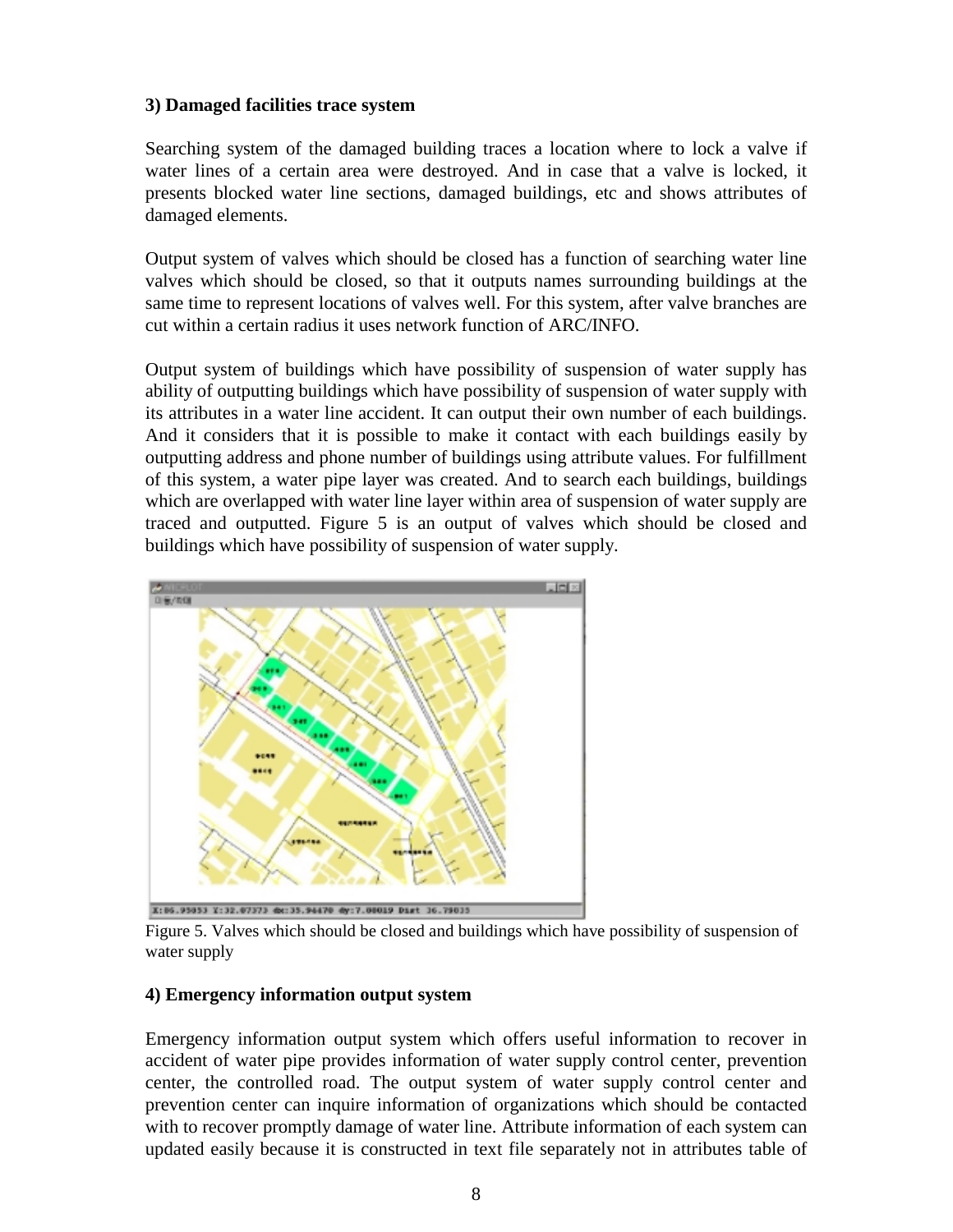building layer. Figure 6 is an output of water supply control center.



Figure 6. Output of water supply control center

Output system of the controlled roads is able to inquire the controlled roads section of vehicles, etc. on account of water outflow in water pipe damage.

#### **5) Construction management system**

Construction management system consists of output system of a status of underground facilities and construction. For fulfillment of this system special relational table is designed separately. Figure 7 is an output of construction status.



Figure 7. Output of construction status

Construction status output system is possible to output a field of construction work and construction contents. It makes water supply control center to watch and manage water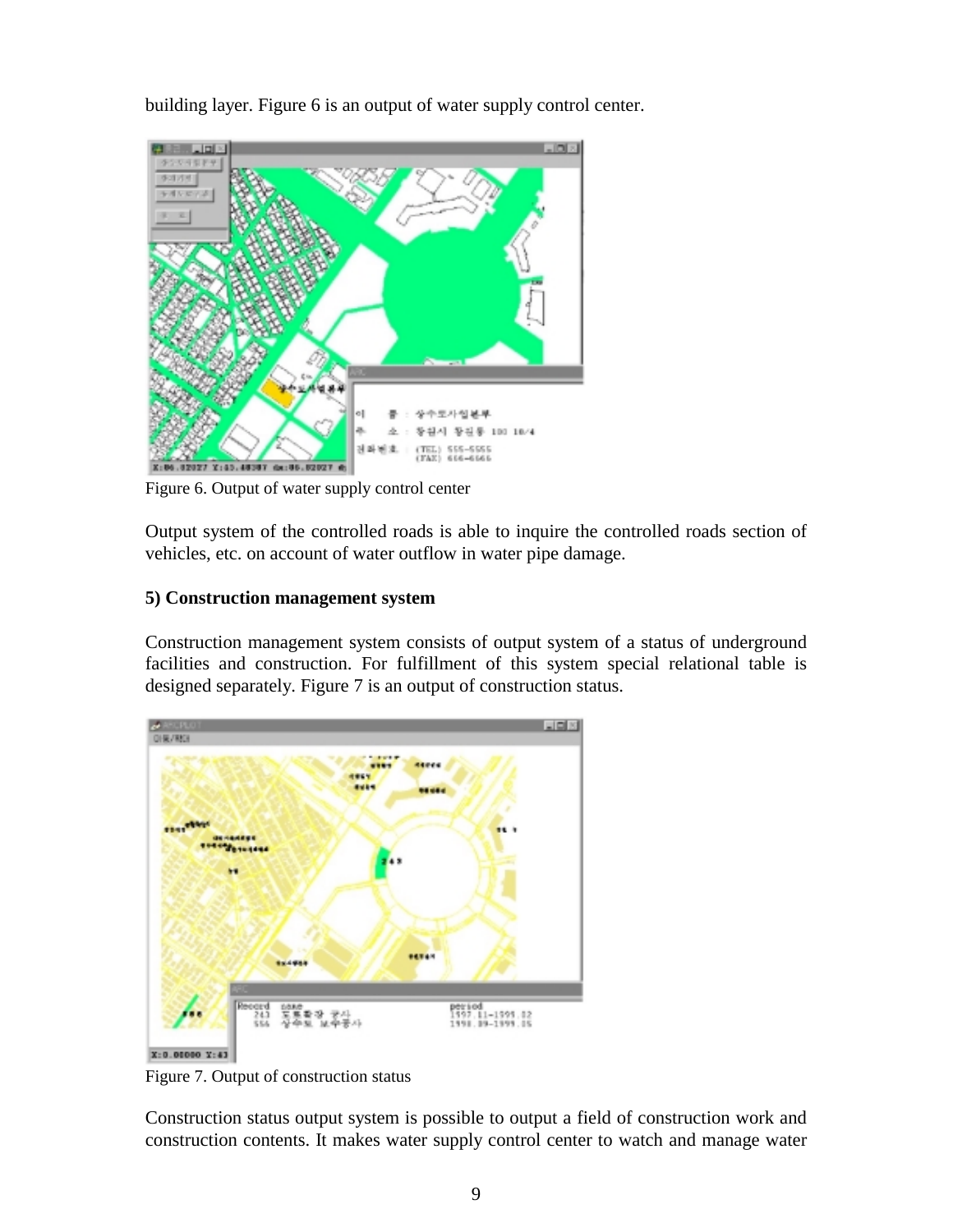pipe accident under a construction work. Construction information is inputted in attribute table of roads, considering that the most water pipes are under roads.

#### **6) Screen control system**

Screen control system which controls graphics on a screen if user's need be, consists of zoom in, zoom out, undoing, deleting, panning, partial extension, full extension.

# **5. CONCLUSION**

In this study, Proto-type safety management system was developed which is easily usable if one has information about safety though not a professional worker.

This system estimates water line deterioration considering various factors such as year laid, material, suspension frequency of water supply, etc. Therefore, this is rational and economical rather than estimating of deterioration and deciding replacement of pipe with one certain factor. And as it uses index, it can catch easily water pipe distribution according to deterioration.

This system is able to search automatically valves which should be closed and buildings which have possibility of suspension of water supply in water pipe accident. And it outputs locations and attribute data of related organizations. These make it possible to take rapid emergency treatment.

As this system offers data of the status of underground utilities, it prevents from accident occurring under every construction works. Also by inspecting construction status, safety of water pipe under works would be assured.

This system is able to output graphic and attribute data of water line characteristics at the same time. Therefore, it can manage water lines more quickly and effectively.

## **REFERENCES**

1. Environmental System Research Institute, 1994, Understanding GIS.

2. Fung, T., Lai, P. C., Lin, H., and Yeh, A. G., 1996, GIS in ASIA, pp 139-149, GIS Asia Pacific.

3. Hanjin Information System & Telecommunication Co., 1995, A Report on the Database Design of the Road Information Management System Construction by Aerial Photogrammetry, pp. (2-18)-(2-222), City of ChangWon.

4. Jang, Young-Hee, Kim, Eun-Hyung, 1993, Comprehensive GIS Implementation Plane for The City of Seoul, pp. 15-20, Seoul Development Institute.

5. Kim, Jea-Young, Shin, Dong-Bin, 1996, The Development Plan for Underground Facility Management System in Urban Areas, Korea Research Institute for Human Settlements.

6. Korea Water Resources Corporation (KOWACO), 1995, A Development of Intention Determining System for Water Line Improvement. pp. 17-21, 480-488.

7. The City of Chon-an, 2000, 2000 GIS Workshop, An Example of Water Line Network Improvement Using GIS, pp. 94-99, Cadland Co.